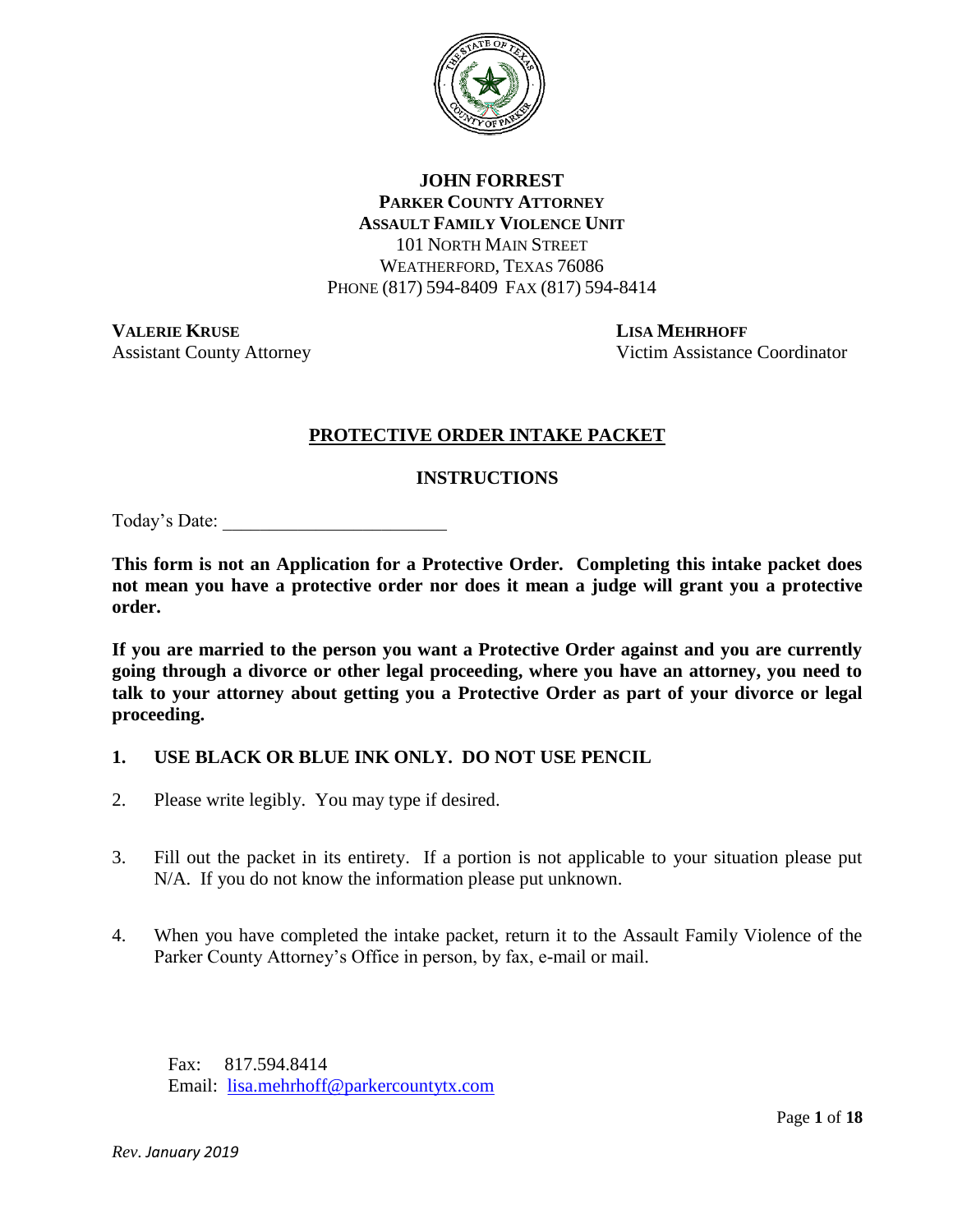

Mail: Parker County Attorney's Office Assault Family Violence Unit 101 North Main Street Weatherford, Texas 76086

Hours of Operation: Monday – Friday 8:00a.m. to 4:30p.m. The office is closed from 12:00p.m. -1:00p.m. for lunch.

- 5. If you have any questions, you may call the Assault Family Violence Unit at 817-594-8409.
- 6. If you return the intake packet by mail, fax or e-mail, please call the Assault Family Violence Unit to make sure it has been received.

**You must go to Court to get a Protective Order. The County Attorney's Offices uses this packet to determine if we can provide assistance to you in filing for a Protective Order and/or in a Protective Order proceeding.**

**This office DOES NOT get involved with custody or visitation or child support matters or property disputes. If custody or property issues are important to you, you may want to consult a private attorney who can help you get custody of your children, change the possession and access to or with your children, and possession of property matters.** 

If the County Attorney's Office can provide assistance you will have to meet with an Assistant County Attorney and prepare your application and affidavit. You will have to go to Court for a hearing on the application for Protective Order

The information that you provide in this packet is for the use of the Parker County Attorney's Office only and will be kept confidential unless we are required by law to release or report any information.

Do you have minor children in common with the Respondent? Yes: No:

*If you checked YES, please note that if there is a prior custody determination that was made in any other Court, only the Court that made that prior custody determination has jurisdiction to issue an order allocating parental rights or a possession order or modification of a possession order. This includes a juvenile court or an out of county court.*

Who referred you to get a civil Protective Order or how did you hear about our office?

- □ Law Enforcement
- $\Box$  Judge or Justice of the peace
- $\Box$  Mental Health Services
- □ Legal Aid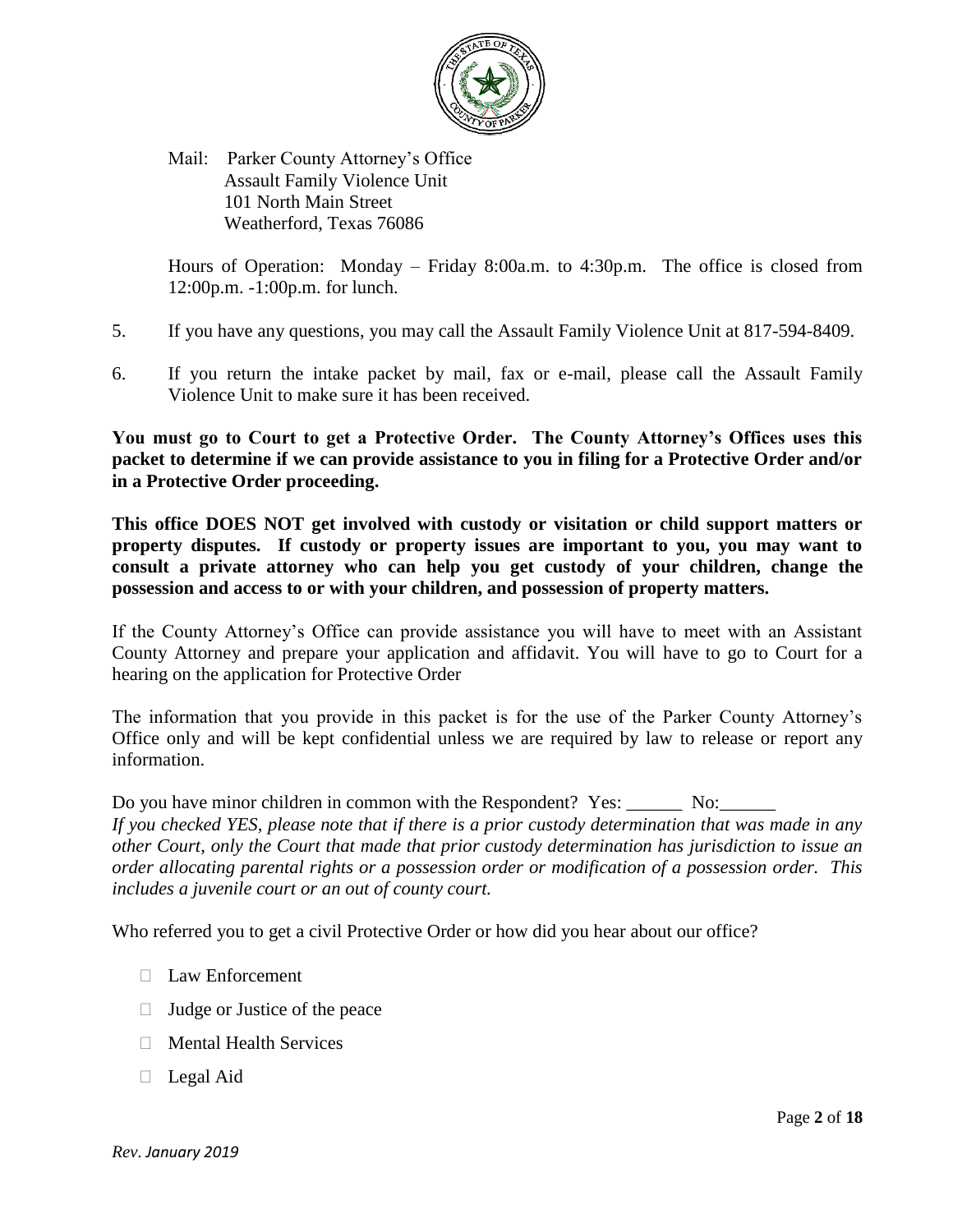

| Hospital/Doctor/Nurse/Medical Professional |  |
|--------------------------------------------|--|
|                                            |  |

| $\Box$ Social Service Agency – please specify: |  |
|------------------------------------------------|--|
|                                                |  |

Other – please specify: \_\_\_\_\_\_\_\_\_\_\_\_\_\_\_\_\_\_\_\_\_\_\_\_\_\_\_\_\_\_\_\_\_\_\_\_\_\_\_\_\_\_\_\_\_\_\_\_\_\_\_\_\_\_\_

 $\ldots$  . The contribution of the contribution of the contribution of the contribution of  $\alpha$ 

Are you currently represented by an Attorney? \_\_\_\_\_\_\_\_\_\_\_\_\_\_\_\_ If yes by whom? \_\_\_\_\_\_\_\_\_\_\_\_

## **PARTY INFORMATION**

#### **PETITIONER (YOU)**

|                                   |                                                                              | Other Last Names you have used:<br><u>Last Names you have used:</u>                       |
|-----------------------------------|------------------------------------------------------------------------------|-------------------------------------------------------------------------------------------|
|                                   |                                                                              |                                                                                           |
|                                   |                                                                              |                                                                                           |
|                                   |                                                                              |                                                                                           |
|                                   | Does our office have permission to leave message as the above phone numbers? |                                                                                           |
|                                   |                                                                              | _____ Yes _____ No. This office will not leave messages at any number provided if you are |
| still living with the Respondent. |                                                                              |                                                                                           |
|                                   |                                                                              |                                                                                           |
|                                   |                                                                              | Gender: Driver's License Number: SSN:                                                     |
|                                   |                                                                              |                                                                                           |
|                                   |                                                                              |                                                                                           |
| Your Race or Ethnicity:           |                                                                              |                                                                                           |
| White<br>П                        | □ Hispanic □ African American                                                |                                                                                           |
| $\Box$                            |                                                                              | Native American □ Asian American □ Pacific Islander □ Other-Specify                       |
|                                   | If yes, what is the nature of your handicap or disability?                   |                                                                                           |
|                                   |                                                                              |                                                                                           |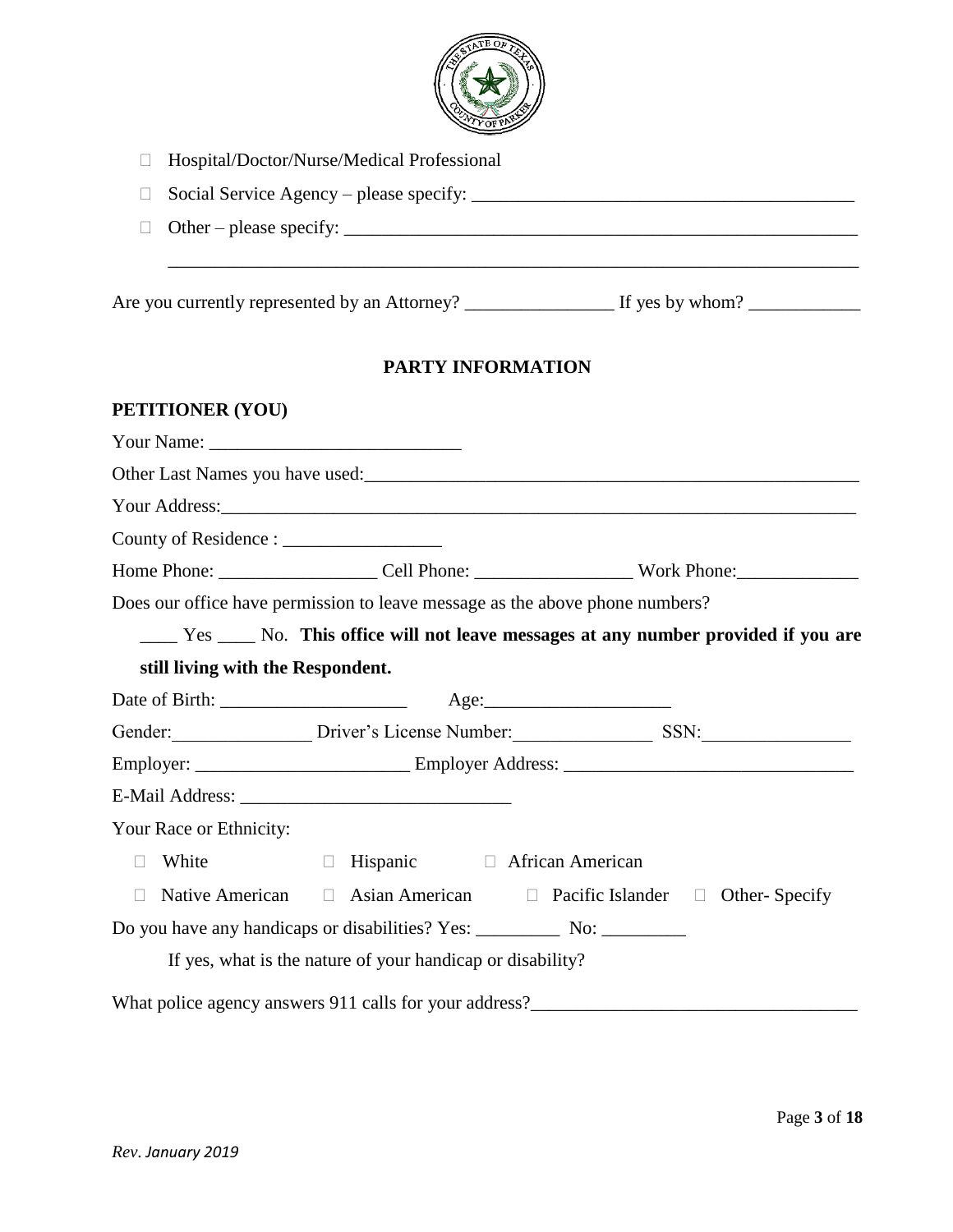

# **RESPONDENT (PERSON WHO YOU WANT A PROTECTIVE ORDER AGAINST)**

# **Please complete below. Please fill out all areas. If the information is unknown please put UNK.** Respondent: \_\_\_\_\_\_\_\_\_\_\_\_\_\_\_\_\_\_\_\_\_\_\_\_\_\_\_\_\_\_\_\_\_ Nicknames: \_\_\_\_\_\_\_\_\_\_\_\_\_\_\_\_\_\_\_\_\_\_\_\_\_ Other Names that he/she has used: \_\_\_\_\_\_\_\_\_\_\_\_\_\_\_\_\_\_\_\_\_\_\_\_\_\_\_\_\_\_\_\_\_\_\_\_\_\_\_\_\_\_\_\_\_\_\_\_\_\_\_\_ Last known address: \_\_\_\_\_\_\_\_\_\_\_\_\_\_\_\_\_\_\_\_\_\_\_\_\_\_\_\_\_\_\_\_\_\_\_\_\_\_\_\_\_\_\_\_\_\_\_\_\_\_\_\_\_\_\_\_\_\_\_\_\_\_\_\_\_\_\_\_\_\_\_\_\_\_\_\_\_\_\_\_ Last known phone numbers: \_\_\_\_\_\_\_\_\_\_\_\_\_\_\_\_\_\_\_\_\_\_\_\_\_\_\_\_\_\_\_\_\_\_\_\_\_\_\_\_\_\_\_\_ Name, address and phone number of Respondent's employer: \_\_\_\_\_\_\_\_\_\_\_\_\_\_\_\_\_\_\_\_\_\_\_\_ \_\_\_\_\_\_\_\_\_\_\_\_\_\_\_\_\_\_\_\_\_\_\_\_\_\_\_\_\_\_\_\_\_\_\_\_\_\_\_\_\_\_\_\_\_\_\_\_\_\_\_\_\_\_\_\_\_\_\_\_\_\_\_\_\_\_\_\_\_\_\_\_\_\_\_\_\_\_\_\_ Respondent's Identifying Information: Height: \_\_\_\_\_\_\_\_\_\_ Date of Birth: \_\_\_\_\_\_\_\_\_\_ DL: \_\_\_\_\_\_\_\_\_\_\_ Weight: \_\_\_\_\_\_\_ Place of Birth \_\_\_\_\_\_\_\_\_\_ SSN: \_\_\_\_\_\_\_\_\_\_\_\_ Tattoos:\_\_\_\_\_\_\_\_\_\_\_\_\_\_\_\_\_\_\_\_\_\_\_\_\_\_\_\_\_\_\_\_\_\_ Piercings: \_\_\_\_\_\_\_\_\_\_\_\_\_\_\_\_\_\_\_\_\_\_\_\_\_\_\_ Race: Eye Color: Exection Exection Exection Execution Execution Execution Execution Execution Execution Execution Execution Execution Execution Execution Execution Execution Execution Execution Execution Execution Executio Type of Vehicle: \_\_\_\_\_\_\_\_\_\_\_\_\_\_\_\_\_\_\_\_ Color of Vehicle: \_\_\_\_\_\_\_\_ License Plate:\_\_\_\_\_\_\_\_ **Does he own any guns? \_\_\_\_ Yes \_\_\_\_No Does he have a concealed handgun license? \_\_\_\_Yes \_\_\_\_ No.** Name and contact information of other contacts that have information to help locate Respondent.

Examples include, mother, father, friends, mutual acquaintances.

\_\_\_\_\_\_\_\_\_\_\_\_\_\_\_\_\_\_\_\_\_\_\_\_\_\_\_\_\_\_\_\_\_\_\_\_\_\_\_\_\_\_\_\_\_\_\_\_\_\_\_\_\_\_\_\_\_\_\_\_\_\_\_\_\_\_\_\_\_\_\_\_\_\_\_\_\_\_\_\_\_\_\_\_

\_\_\_\_\_\_\_\_\_\_\_\_\_\_\_\_\_\_\_\_\_\_\_\_\_\_\_\_\_\_\_\_\_\_\_\_\_\_\_\_\_\_\_\_\_\_\_\_\_\_\_\_\_\_\_\_\_\_\_\_\_\_\_\_\_\_\_\_\_\_\_\_\_\_\_\_\_\_\_\_\_\_\_\_

\_\_\_\_\_\_\_\_\_\_\_\_\_\_\_\_\_\_\_\_\_\_\_\_\_\_\_\_\_\_\_\_\_\_\_\_\_\_\_\_\_\_\_\_\_\_\_\_\_\_\_\_\_\_\_\_\_\_\_\_\_\_\_\_\_\_\_\_\_\_\_\_\_\_\_\_\_\_\_\_\_\_\_\_

\_\_\_\_\_\_\_\_\_\_\_\_\_\_\_\_\_\_\_\_\_\_\_\_\_\_\_\_\_\_\_\_\_\_\_\_\_\_\_\_\_\_\_\_\_\_\_\_\_\_\_\_\_\_\_\_\_\_\_\_\_\_\_\_\_\_\_\_\_\_\_\_\_\_\_\_\_\_\_\_\_\_\_\_

\_\_\_\_\_\_\_\_\_\_\_\_\_\_\_\_\_\_\_\_\_\_\_\_\_\_\_\_\_\_\_\_\_\_\_\_\_\_\_\_\_\_\_\_\_\_\_\_\_\_\_\_\_\_\_\_\_\_\_\_\_\_\_\_\_\_\_\_\_\_\_\_\_\_\_\_\_\_\_\_\_\_\_\_

\_\_\_\_\_\_\_\_\_\_\_\_\_\_\_\_\_\_\_\_\_\_\_\_\_\_\_\_\_\_\_\_\_\_\_\_\_\_\_\_\_\_\_\_\_\_\_\_\_\_\_\_\_\_\_\_\_\_\_\_\_\_\_\_\_\_\_\_\_\_\_\_\_\_\_\_\_\_\_\_\_\_\_\_

\_\_\_\_\_\_\_\_\_\_\_\_\_\_\_\_\_\_\_\_\_\_\_\_\_\_\_\_\_\_\_\_\_\_\_\_\_\_\_\_\_\_\_\_\_\_\_\_\_\_\_\_\_\_\_\_\_\_\_\_\_\_\_\_\_\_\_\_\_\_\_\_\_\_\_\_\_\_\_\_\_\_\_\_

Your relationship to the Respondent: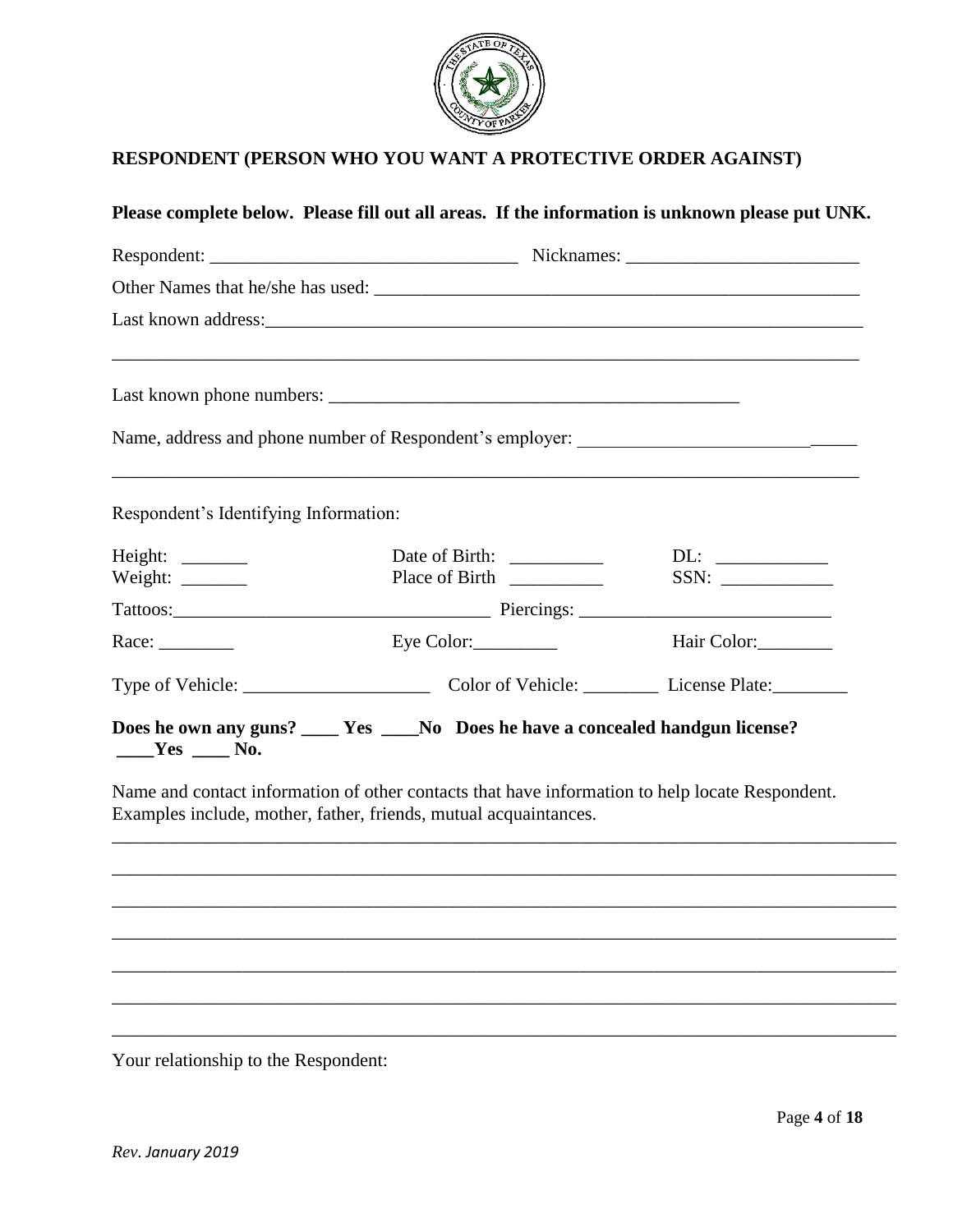

| Spouse                              | Living together (roommates) |
|-------------------------------------|-----------------------------|
| Divorced                            | Dating or used to date      |
| Date and County of Divorce:         | Child of Respondent         |
|                                     | Parent of Respondent        |
| Biological parents of same child    | <b>Foster Parent</b>        |
| Other relative by blood or marriage |                             |
| Other                               |                             |
|                                     |                             |

If you do not have a full address for the Respondent, the name and contact information of someone who knows the whereabouts of Respondent:

\_\_\_\_\_\_\_\_\_\_\_\_\_\_\_\_\_\_\_\_\_\_\_\_\_\_\_\_\_\_\_\_\_\_\_\_\_\_\_\_\_\_\_\_\_\_\_\_\_\_\_\_\_\_\_\_\_\_\_\_\_\_\_\_\_\_\_\_\_\_\_\_\_\_\_\_\_\_\_\_

\_\_\_\_\_\_\_\_\_\_\_\_\_\_\_\_\_\_\_\_\_\_\_\_\_\_\_\_\_\_\_\_\_\_\_\_\_\_\_\_\_\_\_\_\_\_\_\_\_\_\_\_\_\_\_\_\_\_\_\_\_\_\_\_\_\_\_\_\_\_\_\_\_\_\_\_\_\_\_\_

# **ADDITIONAL INFORMATION ABOUT YOU**

### **YOUR PERSONAL INFORMATION**

Have you ever been arrested, convicted, put on probation or given a ticket for an act you committed against any person: \_\_\_\_ Yes \_\_\_\_ No.

\_\_\_\_\_\_\_\_\_\_\_\_\_\_\_\_\_\_\_\_\_\_\_\_\_\_\_\_\_\_\_\_\_\_\_\_\_\_\_\_\_\_\_\_\_\_\_\_\_\_\_\_\_\_\_\_\_\_\_\_\_\_\_\_\_\_\_\_\_\_\_\_\_\_\_\_\_\_\_\_

\_\_\_\_\_\_\_\_\_\_\_\_\_\_\_\_\_\_\_\_\_\_\_\_\_\_\_\_\_\_\_\_\_\_\_\_\_\_\_\_\_\_\_\_\_\_\_\_\_\_\_\_\_\_\_\_\_\_\_\_\_\_\_\_\_\_\_\_\_\_\_\_\_\_\_\_\_\_\_\_

\_\_\_\_\_\_\_\_\_\_\_\_\_\_\_\_\_\_\_\_\_\_\_\_\_\_\_\_\_\_\_\_\_\_\_\_\_\_\_\_\_\_\_\_\_\_\_\_\_\_\_\_\_\_\_\_\_\_\_\_\_\_\_\_\_\_\_\_\_\_\_\_\_\_\_\_\_\_\_\_

\_\_\_\_\_\_\_\_\_\_\_\_\_\_\_\_\_\_\_\_\_\_\_\_\_\_\_\_\_\_\_\_\_\_\_\_\_\_\_\_\_\_\_\_\_\_\_\_\_\_\_\_\_\_\_\_\_\_\_\_\_\_\_\_\_\_\_\_\_\_\_\_\_\_\_\_\_\_\_\_

\_\_\_\_\_\_\_\_\_\_\_\_\_\_\_\_\_\_\_\_\_\_\_\_\_\_\_\_\_\_\_\_\_\_\_\_\_\_\_\_\_\_\_\_\_\_\_\_\_\_\_\_\_\_\_\_\_\_\_\_\_\_\_\_\_\_\_\_\_\_\_\_\_\_\_\_\_\_\_\_

\_\_\_\_\_\_\_\_\_\_\_\_\_\_\_\_\_\_\_\_\_\_\_\_\_\_\_\_\_\_\_\_\_\_\_\_\_\_\_\_\_\_\_\_\_\_\_\_\_\_\_\_\_\_\_\_\_\_\_\_\_\_\_\_\_\_\_\_\_\_\_\_\_\_\_\_\_\_\_

\_\_\_\_\_\_\_\_\_\_\_\_\_\_\_\_\_\_\_\_\_\_\_\_\_\_\_\_\_\_\_\_\_\_\_\_\_\_\_\_\_\_\_\_\_\_\_\_\_\_\_\_\_\_\_\_\_\_\_\_\_\_\_\_\_\_\_\_\_\_\_\_\_\_\_\_\_\_\_\_

\_\_\_\_\_\_\_\_\_\_\_\_\_\_\_\_\_\_\_\_\_\_\_\_\_\_\_\_\_\_\_\_\_\_\_\_\_\_\_\_\_\_\_\_\_\_\_\_\_\_\_\_\_\_\_\_\_\_\_\_\_\_\_\_\_\_\_\_\_\_\_\_\_\_\_\_\_\_\_\_

\_\_\_\_\_\_\_\_\_\_\_\_\_\_\_\_\_\_\_\_\_\_\_\_\_\_\_\_\_\_\_\_\_\_\_\_\_\_\_\_\_\_\_\_\_\_\_\_\_\_\_\_\_\_\_\_\_\_\_\_\_\_\_\_\_\_\_\_\_\_\_\_\_\_\_\_\_\_\_\_

If yes, please briefly explain and include dates:

Do you currently have any pending criminal charges against you? \_\_\_\_ Yes \_\_\_\_ No.

If yes, please briefly explain and include dates and in what county the charges are pending: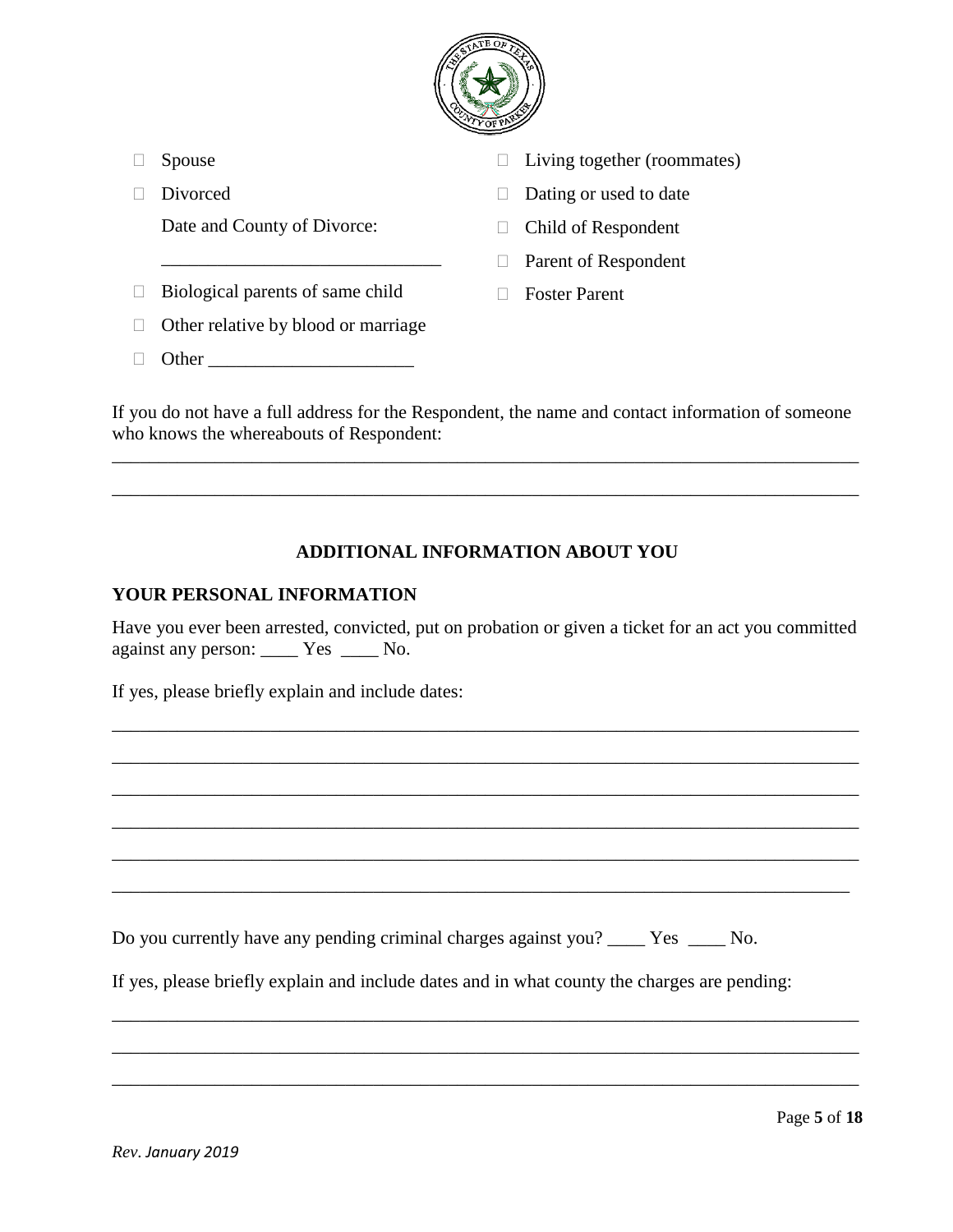

|  |  | Has anyone ever applied for or gotten a protective order against you? _____ Yes _____ No. |  |  |  |
|--|--|-------------------------------------------------------------------------------------------|--|--|--|
|--|--|-------------------------------------------------------------------------------------------|--|--|--|

If yes, please briefly explain and include dates and in what county the protective order was filed or granted.

# YOUR HOUSEHOLD INFORMATON

Does the Respondent know where you live today? \_\_\_\_\_ Yes \_\_\_\_\_No.

List the names and contact information for any other ADULTS currently living in your household. Please include your relationship with these adults.

If you have any minor children, please provide the following information.

| Child's Name | Age | Date of Birth | Sex | Live with you?       |
|--------------|-----|---------------|-----|----------------------|
|              |     |               |     | $\Box$ Yes $\Box$ No |
|              |     |               |     | $\Box$ Yes $\Box$ No |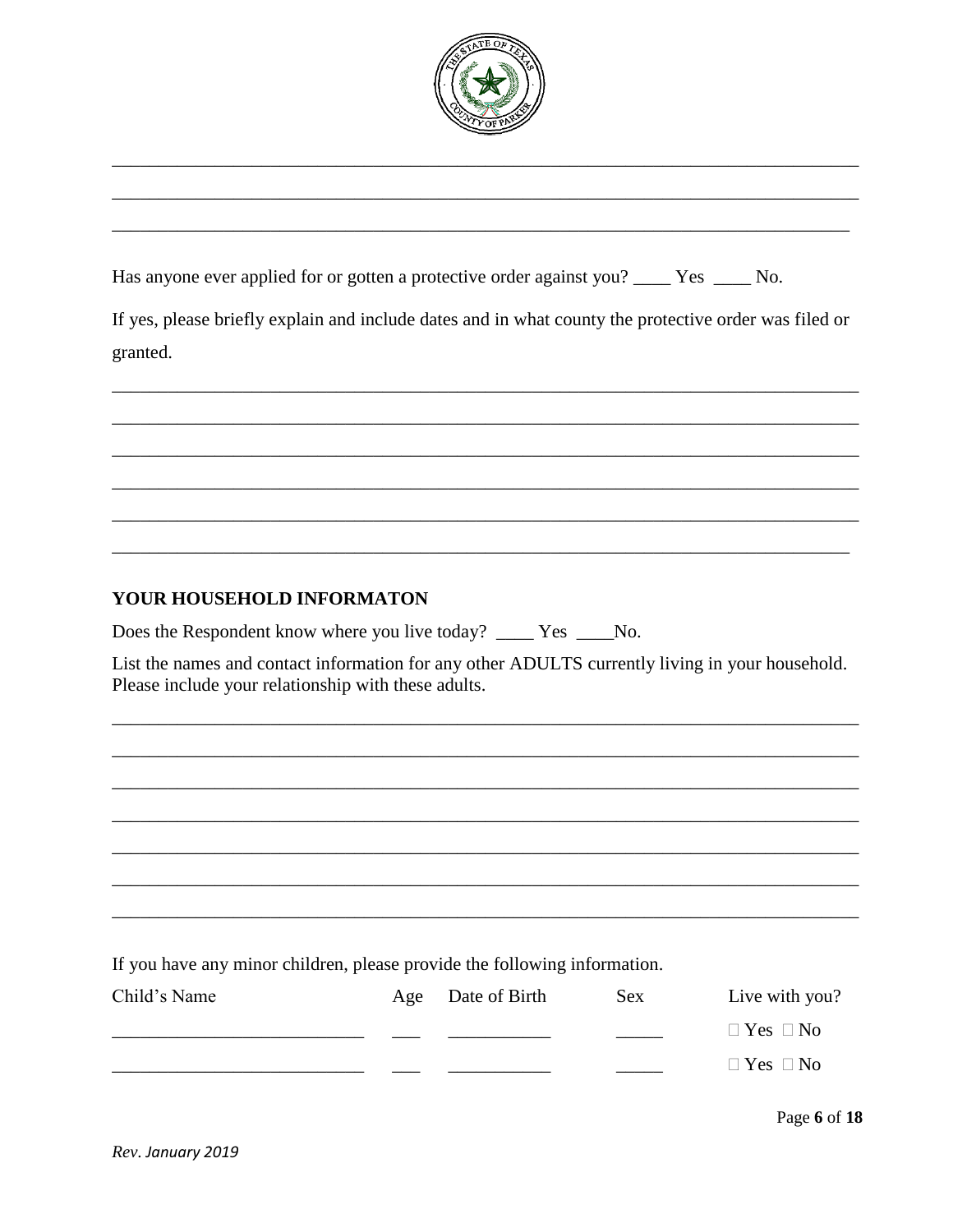

|  |  | $\Box$ Yes $\Box$ No |
|--|--|----------------------|
|  |  | $\Box$ Yes $\Box$ No |
|  |  | $\Box$ Yes $\Box$ No |
|  |  | $\Box$ Yes $\Box$ No |
|  |  | $\Box$ Yes $\Box$ No |

If you have minor children NOT living with you, briefly explain why:

| please indicate which child and what type of handicap or disability. |  |
|----------------------------------------------------------------------|--|

Are there any Court orders, like a child support order, divorce decree of a Suit Affecting the Parent Child Relationship that affect any of your children? \_\_\_\_\_ Yes \_\_\_\_\_No. If yes, please list what type of order, the case number and the county in which the order was entered.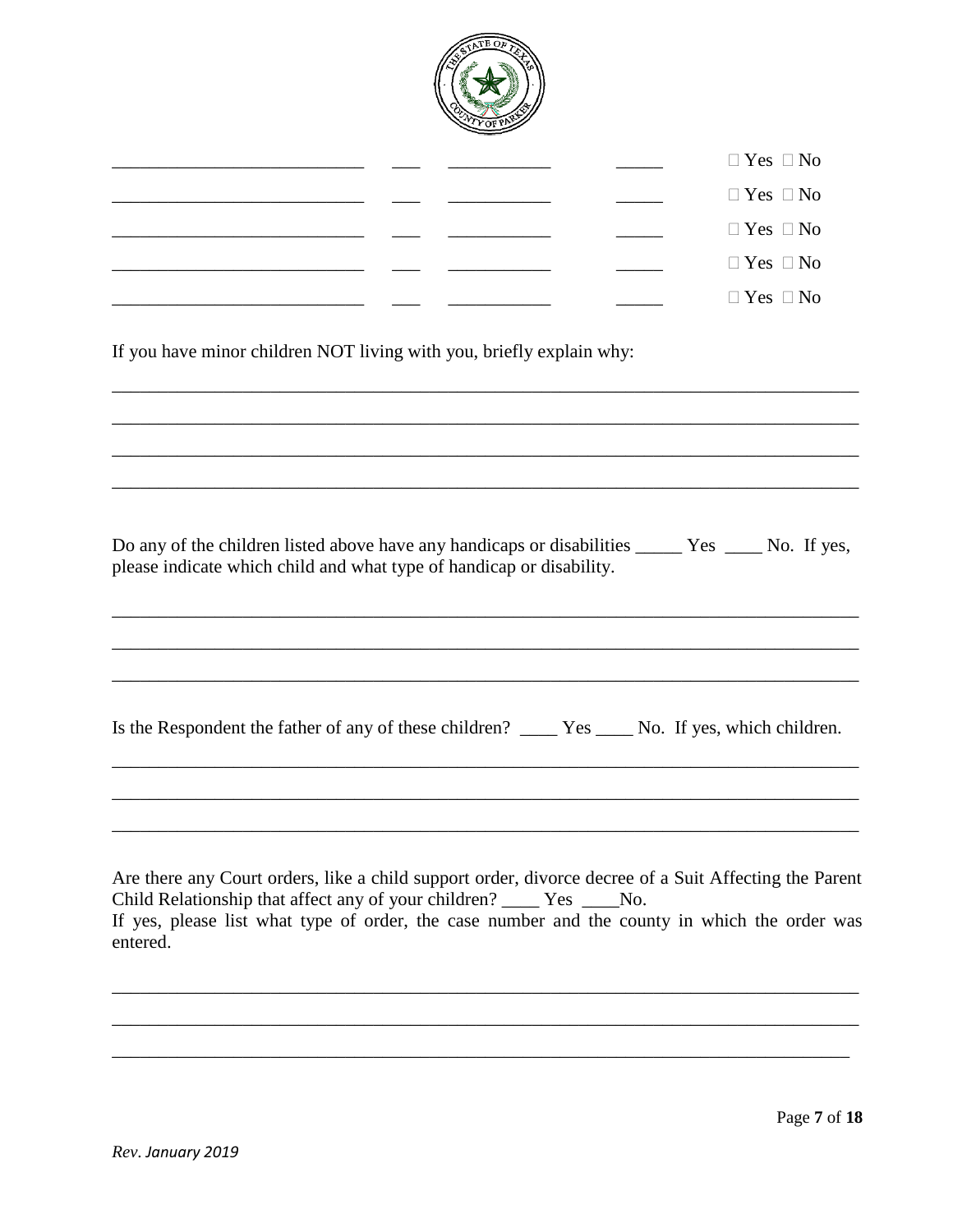

Has the Texas Department of Family and Protective Services (CPS) been notified and/or has a case ever been opened that involved you, the Respondent and/or any of your children?

\_\_\_\_Yes \_\_\_\_ No. If yes, please provide the date, the city, the State, and the name and phone number of the caseworker.

| Date | City/State | Name of Caseworker | Caseworker Phone # |
|------|------------|--------------------|--------------------|
|      |            |                    |                    |
|      |            |                    |                    |
|      |            |                    |                    |
|      |            |                    |                    |
|      |            |                    |                    |

## **RELATIONSHIP INFORMATION**

| If applicable, when did you marry this person?                                                                                 |
|--------------------------------------------------------------------------------------------------------------------------------|
| Did you ever live with this person?                                                                                            |
| When did stop dating this person?                                                                                              |
| Are you currently living with this person? ______ Yes _____No.                                                                 |
| If you are not living with this person, when did you stop living together? _________________________                           |
| state how many times and for how long.                                                                                         |
| city and state.                                                                                                                |
| Are there currently bond conditions that affect this person? ? _____ Yes _____ No. If yes, please list<br>what city and state. |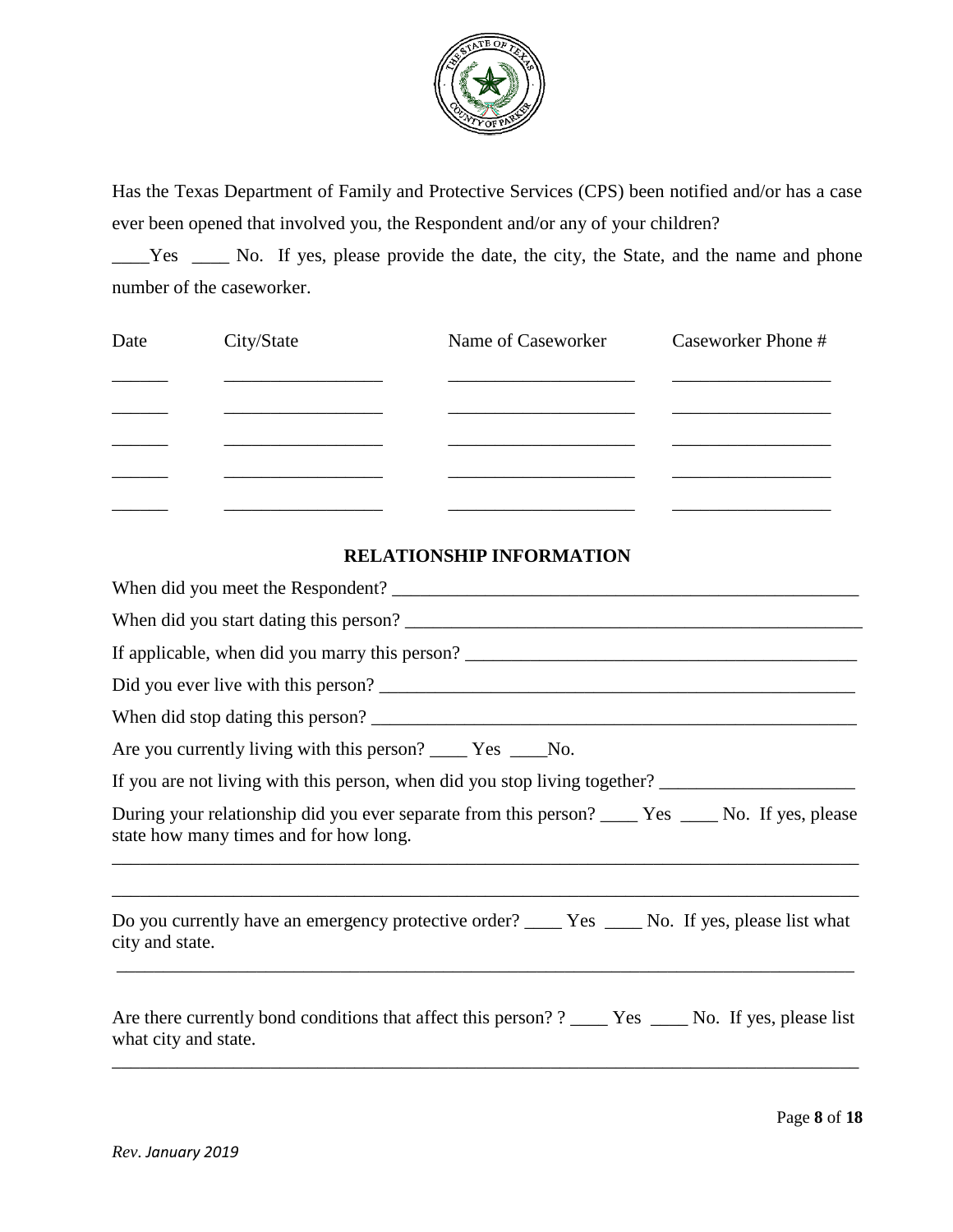

Has this person ever applied for or gotten a protective order against you? \_\_\_\_\_ Yes \_\_\_\_\_ No? If yes, please explain.

\_\_\_\_\_\_\_\_\_\_\_\_\_\_\_\_\_\_\_\_\_\_\_\_\_\_\_\_\_\_\_\_\_\_\_\_\_\_\_\_\_\_\_\_\_\_\_\_\_\_\_\_\_\_\_\_\_\_\_\_\_\_\_\_\_\_\_\_\_\_\_\_\_\_\_\_\_\_\_\_

Have you ever hit, slapped, pushed, bitten, kicked, spit at, or otherwise physically hurt, threatened or used a weapon against this person? \_\_\_\_ Yes \_\_\_\_ No? If yes, please explain.

\_\_\_\_\_\_\_\_\_\_\_\_\_\_\_\_\_\_\_\_\_\_\_\_\_\_\_\_\_\_\_\_\_\_\_\_\_\_\_\_\_\_\_\_\_\_\_\_\_\_\_\_\_\_\_\_\_\_\_\_\_\_\_\_\_\_\_\_\_\_\_\_\_\_\_\_\_\_\_\_

\_\_\_\_\_\_\_\_\_\_\_\_\_\_\_\_\_\_\_\_\_\_\_\_\_\_\_\_\_\_\_\_\_\_\_\_\_\_\_\_\_\_\_\_\_\_\_\_\_\_\_\_\_\_\_\_\_\_\_\_\_\_\_\_\_\_\_\_\_\_\_\_\_\_\_\_\_\_\_\_

\_\_\_\_\_\_\_\_\_\_\_\_\_\_\_\_\_\_\_\_\_\_\_\_\_\_\_\_\_\_\_\_\_\_\_\_\_\_\_\_\_\_\_\_\_\_\_\_\_\_\_\_\_\_\_\_\_\_\_\_\_\_\_\_\_\_\_\_\_\_\_\_\_\_\_\_\_\_\_\_

## **DETAILS ABOUT DOMESTIC VIOLENCE/SEXUAL ASSAULT OR STALKING**

Has the Respondent ever done any of the following? Check all that apply.

| $\Box$ | Pushed, pulled or shoved you            | П      | Choked you                                |
|--------|-----------------------------------------|--------|-------------------------------------------|
| $\Box$ | Pulled your hair                        | П      | Confined you against your will            |
| $\Box$ | Scratched you                           | П      | Thrown objects at you                     |
| $\Box$ | Twisted your arm                        | П      | Prevented you from seeking medical care   |
| $\Box$ | Hit you with his/her hand               | П      | Hurt a family pet                         |
| $\Box$ | Slapped you                             | □      | Killed a family pet                       |
| $\Box$ | Kicked or stomped you                   | П      | Threatened to kill you                    |
| $\Box$ | Bit you                                 | $\Box$ | Threatened to hurt your children          |
| $\Box$ | Pinched you                             | П      | Threatened to kill your children          |
| $\Box$ | Cut you                                 | П      | Threatened to take your children from you |
| $\Box$ | Shot a gun at you                       | П      | Been violent in front of the children     |
| □      | Threatened you with a gun               | $\Box$ | Forced you to have sex                    |
| $\Box$ | Threatened you with a knife             | □      | Tried to force you to have sex            |
| $\Box$ | Hit or hurt you while you were pregnant | $\Box$ | Threatened to cut off financial support   |
| $\Box$ | Burned you                              | П      | Threatened to have you deported           |
| □      | Stalked/followed you                    | □      | Spied on you                              |
| $\Box$ | Prevented you from calling 9            |        |                                           |

 $\Box$  Left bruises on you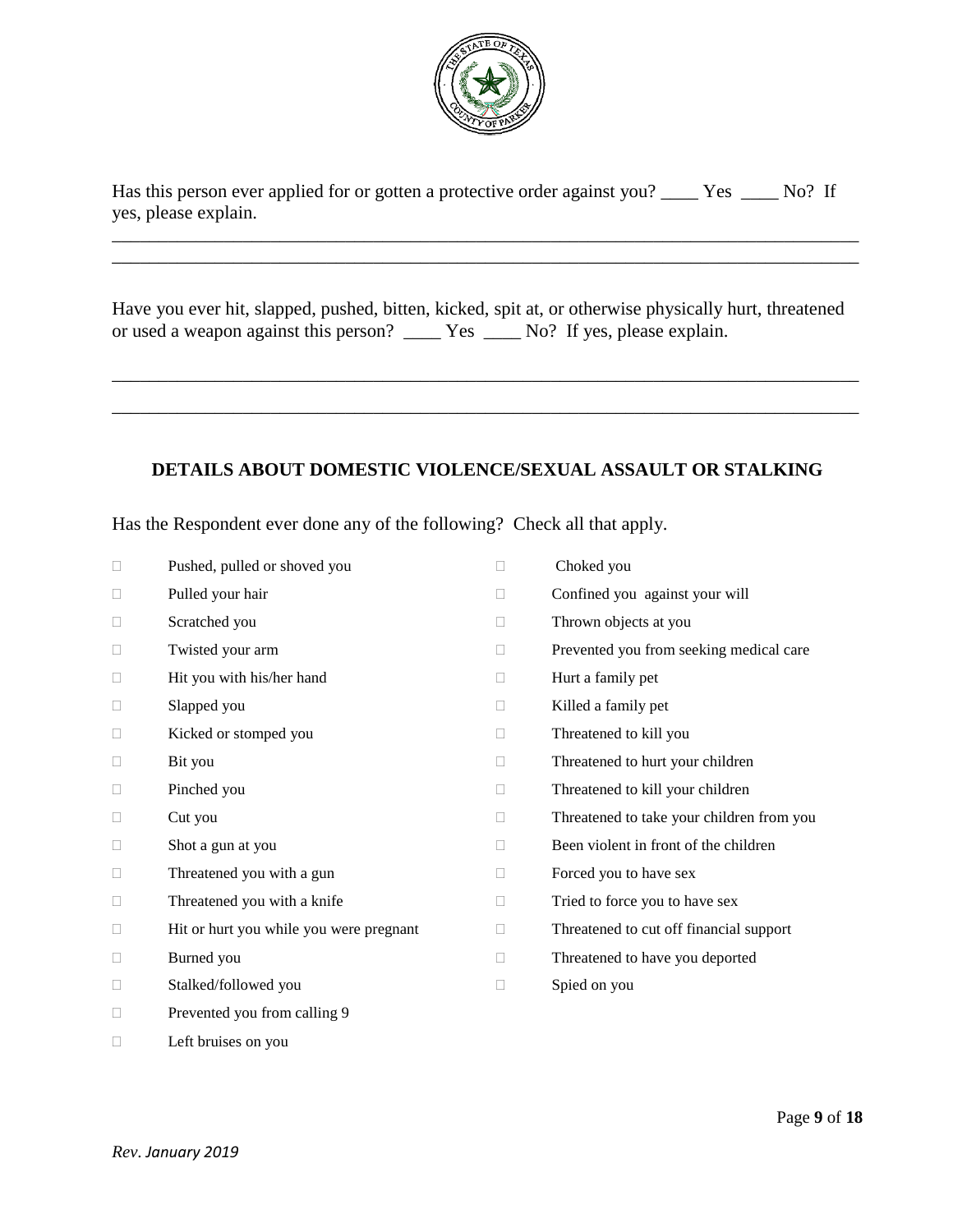

If you checked any of the events/acts above please briefly explain and provide the approximate date. If the event has been ongoing please indicate that it has been ongoing and indicate the approximate date it started and the frequency.

If you need more space please attach an additional page.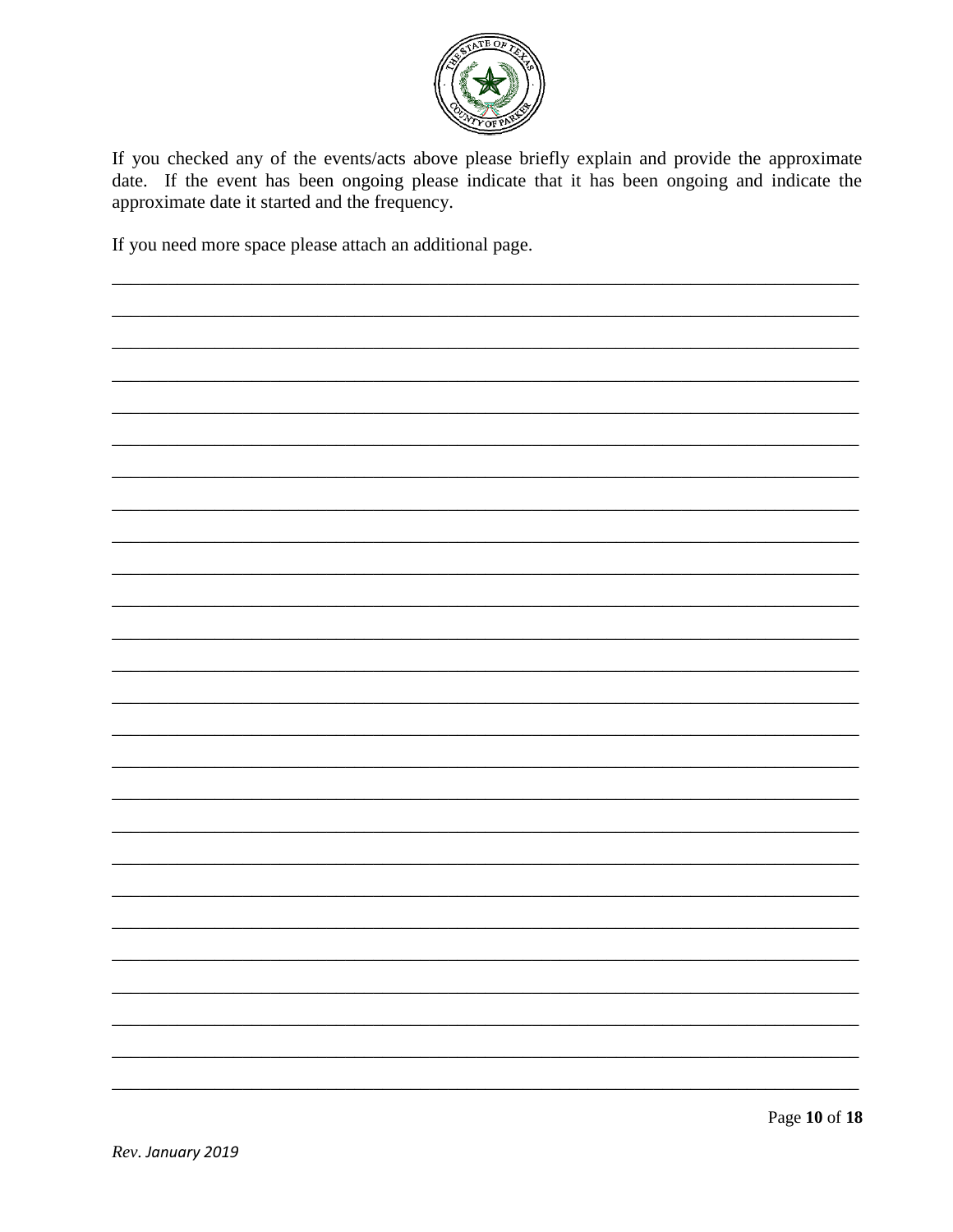

\_\_\_\_\_\_\_\_\_\_\_\_\_\_\_\_\_\_\_\_\_\_\_\_\_\_\_\_\_\_\_\_\_\_\_\_\_\_\_\_\_\_\_\_\_\_\_\_\_\_\_\_\_\_\_\_\_\_\_\_\_\_\_\_\_\_\_\_\_\_\_\_\_\_\_\_\_\_\_\_

\_\_\_\_\_\_\_\_\_\_\_\_\_\_\_\_\_\_\_\_\_\_\_\_\_\_\_\_\_\_\_\_\_\_\_\_\_\_\_\_\_\_\_\_\_\_\_\_\_\_\_\_\_\_\_\_\_\_\_\_\_\_\_\_\_\_\_\_\_\_\_\_\_\_\_\_\_\_\_\_

\_\_\_\_\_\_\_\_\_\_\_\_\_\_\_\_\_\_\_\_\_\_\_\_\_\_\_\_\_\_\_\_\_\_\_\_\_\_\_\_\_\_\_\_\_\_\_\_\_\_\_\_\_\_\_\_\_\_\_\_\_\_\_\_\_\_\_\_\_\_\_\_\_\_\_\_\_\_\_\_

\_\_\_\_\_\_\_\_\_\_\_\_\_\_\_\_\_\_\_\_\_\_\_\_\_\_\_\_\_\_\_\_\_\_\_\_\_\_\_\_\_\_\_\_\_\_\_\_\_\_\_\_\_\_\_\_\_\_\_\_\_\_\_\_\_\_\_\_\_\_\_\_\_\_\_\_\_\_\_\_

\_\_\_\_\_\_\_\_\_\_\_\_\_\_\_\_\_\_\_\_\_\_\_\_\_\_\_\_\_\_\_\_\_\_\_\_\_\_\_\_\_\_\_\_\_\_\_\_\_\_\_\_\_\_\_\_\_\_\_\_\_\_\_\_\_\_\_\_\_\_\_\_\_\_\_\_\_\_\_\_

\_\_\_\_\_\_\_\_\_\_\_\_\_\_\_\_\_\_\_\_\_\_\_\_\_\_\_\_\_\_\_\_\_\_\_\_\_\_\_\_\_\_\_\_\_\_\_\_\_\_\_\_\_\_\_\_\_\_\_\_\_\_\_\_\_\_\_\_\_\_\_\_\_\_\_\_\_\_\_\_

Has the Respondent ever hurt you in front of your children? \_\_\_\_\_ Yes \_\_\_\_ No Has the Respondent ever hurt/harmed your children Yes No If you answered yes to either or both of the questions above please describe:

# **TIMELINE**

The information provided will help us make a determination whether our office can assist you. If we can assist you, it will also help us in presenting your case to the Court at the hearing on an Application for Protective Order.

Please in the spaces provided below list three (3) recent incidents where the Respondent has physical harmed you, threatened you with physical or, or has caused bodily injury, assault or sexual assault. If the Respondent has been harassing or stalking you, list incidents of that behavior or the incidents that have placed you in fear of **IMMINENT** physical hard, bodily injury, assault or sexual assault**. Please be specific.** 

\_\_\_\_\_\_\_\_\_\_\_\_\_\_\_\_\_\_\_\_\_\_\_\_\_\_\_\_\_\_\_\_\_\_\_\_\_\_\_\_\_\_\_\_\_\_\_\_\_\_\_\_\_\_\_\_\_\_\_\_\_\_\_\_\_\_\_\_\_\_\_\_\_\_\_\_\_\_\_\_

\_\_\_\_\_\_\_\_\_\_\_\_\_\_\_\_\_\_\_\_\_\_\_\_\_\_\_\_\_\_\_\_\_\_\_\_\_\_\_\_\_\_\_\_\_\_\_\_\_\_\_\_\_\_\_\_\_\_\_\_\_\_\_\_\_\_\_\_\_\_\_\_\_\_\_\_\_\_\_\_

\_\_\_\_\_\_\_\_\_\_\_\_\_\_\_\_\_\_\_\_\_\_\_\_\_\_\_\_\_\_\_\_\_\_\_\_\_\_\_\_\_\_\_\_\_\_\_\_\_\_\_\_\_\_\_\_\_\_\_\_\_\_\_\_\_\_\_\_\_\_\_\_\_\_\_\_\_\_\_\_

\_\_\_\_\_\_\_\_\_\_\_\_\_\_\_\_\_\_\_\_\_\_\_\_\_\_\_\_\_\_\_\_\_\_\_\_\_\_\_\_\_\_\_\_\_\_\_\_\_\_\_\_\_\_\_\_\_\_\_\_\_\_\_\_\_\_\_\_\_\_\_\_\_\_\_\_\_\_\_\_

\_\_\_\_\_\_\_\_\_\_\_\_\_\_\_\_\_\_\_\_\_\_\_\_\_\_\_\_\_\_\_\_\_\_\_\_\_\_\_\_\_\_\_\_\_\_\_\_\_\_\_\_\_\_\_\_\_\_\_\_\_\_\_\_\_\_\_\_\_\_\_\_\_\_\_\_\_\_\_\_

\_\_\_\_\_\_\_\_\_\_\_\_\_\_\_\_\_\_\_\_\_\_\_\_\_\_\_\_\_\_\_\_\_\_\_\_\_\_\_\_\_\_\_\_\_\_\_\_\_\_\_\_\_\_\_\_\_\_\_\_\_\_\_\_\_\_\_\_\_\_\_\_\_\_\_\_\_\_\_\_

\_\_\_\_\_\_\_\_\_\_\_\_\_\_\_\_\_\_\_\_\_\_\_\_\_\_\_\_\_\_\_\_\_\_\_\_\_\_\_\_\_\_\_\_\_\_\_\_\_\_\_\_\_\_\_\_\_\_\_\_\_\_\_\_\_\_\_\_\_\_\_\_\_\_\_\_\_\_\_\_

\_\_\_\_\_\_\_\_\_\_\_\_\_\_\_\_\_\_\_\_\_\_\_\_\_\_\_\_\_\_\_\_\_\_\_\_\_\_\_\_\_\_\_\_\_\_\_\_\_\_\_\_\_\_\_\_\_\_\_\_\_\_\_\_\_\_\_\_\_\_\_\_\_\_\_\_\_\_\_\_

\_\_\_\_\_\_\_\_\_\_\_\_\_\_\_\_\_\_\_\_\_\_\_\_\_\_\_\_\_\_\_\_\_\_\_\_\_\_\_\_\_\_\_\_\_\_\_\_\_\_\_\_\_\_\_\_\_\_\_\_\_\_\_\_\_\_\_\_\_\_\_\_\_\_\_\_\_\_\_\_

If you need more space please attach additional pages.

Date of the **MOST RECENT** incident:

Briefly describe what happened. Be specific as possible.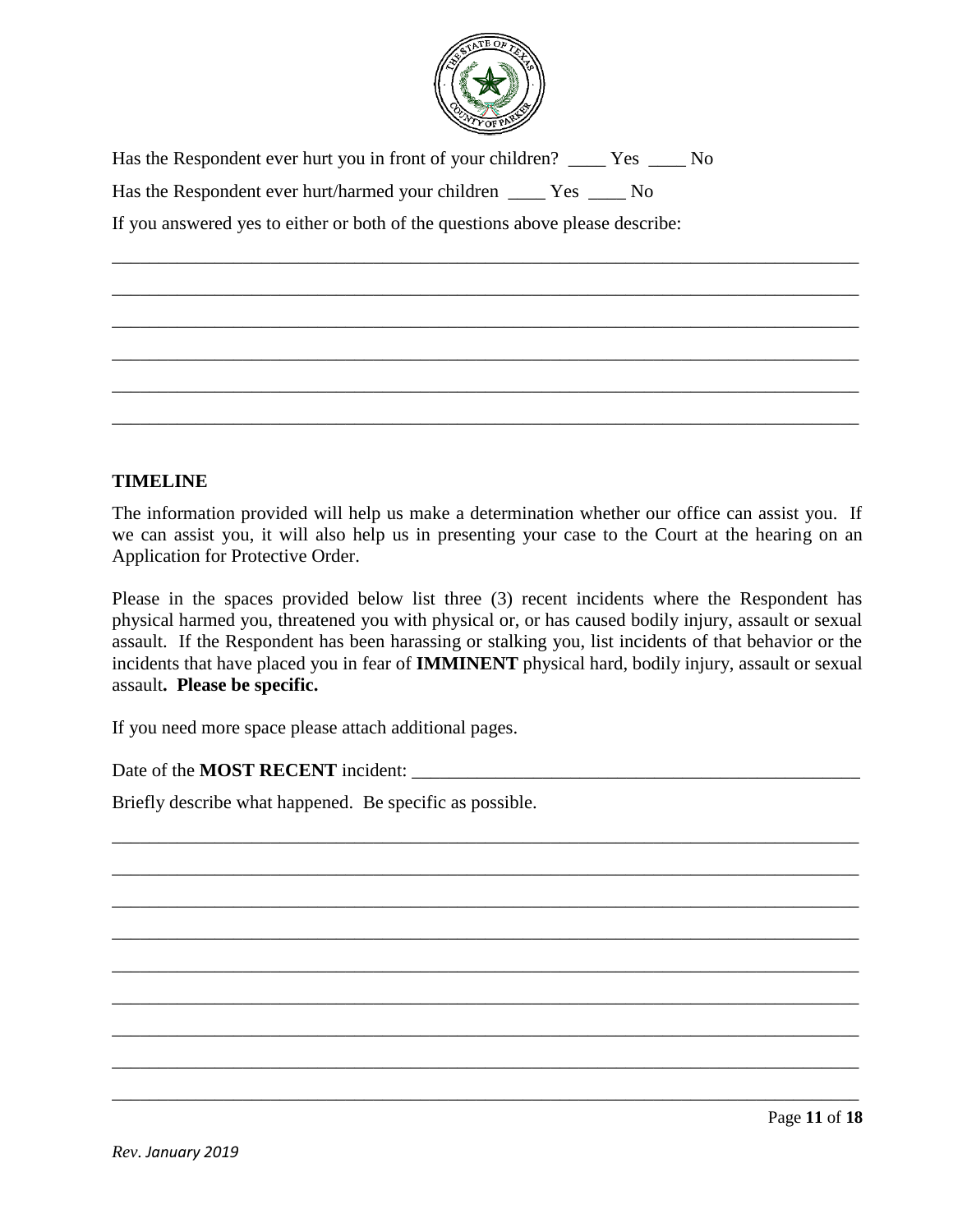

| Were weapons or objects used on you? _____ Yes _____ No If yes, what kind? _________________________ |
|------------------------------------------------------------------------------------------------------|
| Were you injured? ______ Yes ______ No.                                                              |
| If yes, describe your injuries:                                                                      |
|                                                                                                      |
|                                                                                                      |
|                                                                                                      |
| Are there photos of your injuries? _____ Yes _____ No.                                               |
| Were there any witnesses? $\_\_\_\$ Yes $\_\_\_\$ No.                                                |
| If yes, please provide names, phone number and address:                                              |
|                                                                                                      |
|                                                                                                      |
|                                                                                                      |
| Were the Police called? $\_\_\_\$ Yes $\_\_\_\$ No.                                                  |
|                                                                                                      |
|                                                                                                      |
|                                                                                                      |
|                                                                                                      |
|                                                                                                      |
|                                                                                                      |
| Date of the 2 <sup>nd</sup> <b>INCIDENT</b> :                                                        |
| Briefly describe what happened. Be specific as possible.                                             |
|                                                                                                      |
|                                                                                                      |
|                                                                                                      |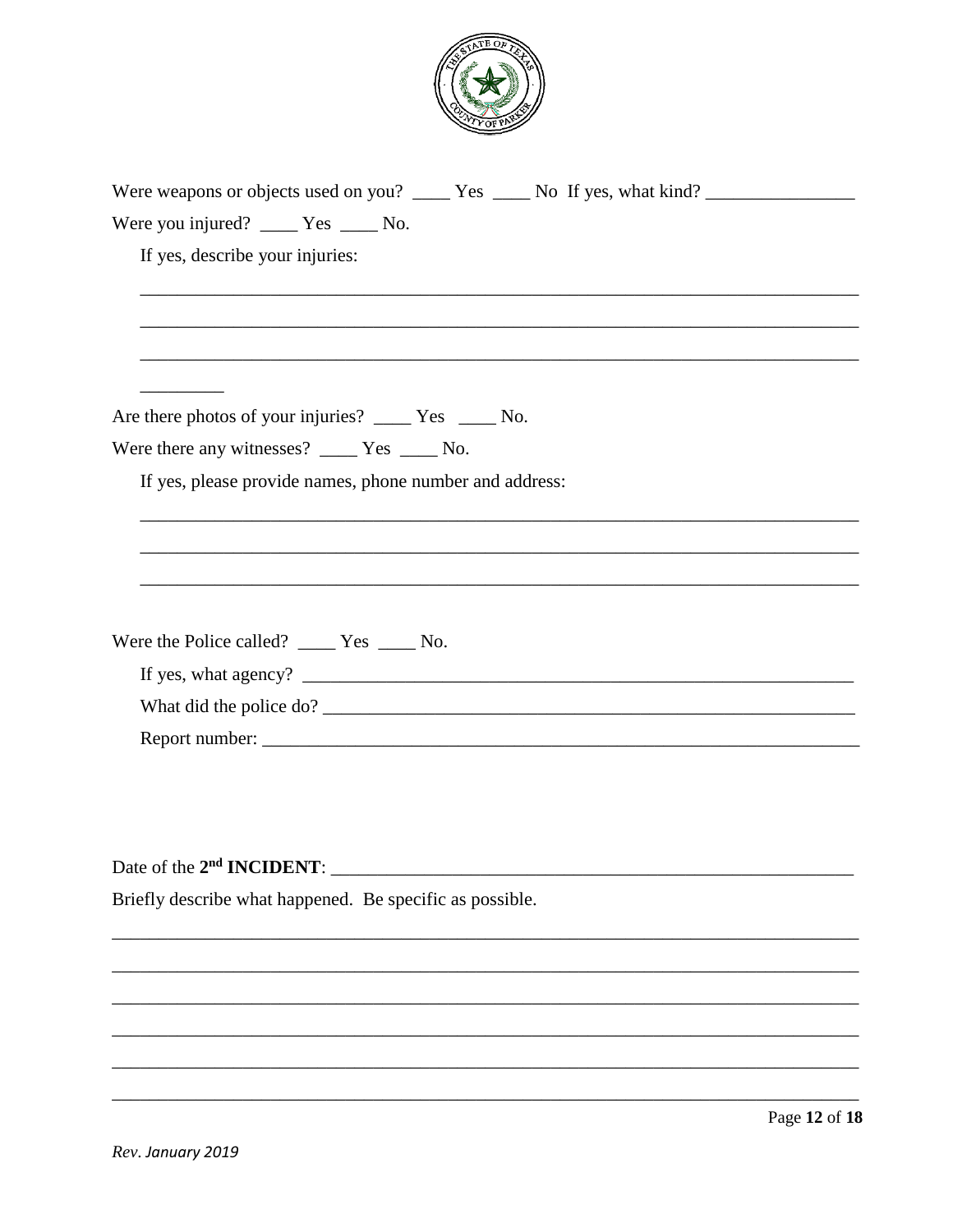

| Were you injured? _____ Yes _____ No.                                                                                                                                                                    |
|----------------------------------------------------------------------------------------------------------------------------------------------------------------------------------------------------------|
| If yes, describe your injuries:                                                                                                                                                                          |
|                                                                                                                                                                                                          |
|                                                                                                                                                                                                          |
|                                                                                                                                                                                                          |
|                                                                                                                                                                                                          |
| Are there photos of your injuries? _______ Yes ______ No.                                                                                                                                                |
| Were there any witnesses? _____ Yes _____ No.                                                                                                                                                            |
| If yes, please provide names, phone number and address:                                                                                                                                                  |
|                                                                                                                                                                                                          |
|                                                                                                                                                                                                          |
|                                                                                                                                                                                                          |
| Were the Police called? _____ Yes _____ No.                                                                                                                                                              |
| If yes, what agency? $\frac{1}{\sqrt{1-\frac{1}{2}}}\left\{\cos \left( \frac{1}{2} \right) + \cos \left( \frac{1}{2} \right) + \cos \left( \frac{1}{2} \right) \cos \left( \frac{1}{2} \right) \right\}$ |
|                                                                                                                                                                                                          |
|                                                                                                                                                                                                          |
|                                                                                                                                                                                                          |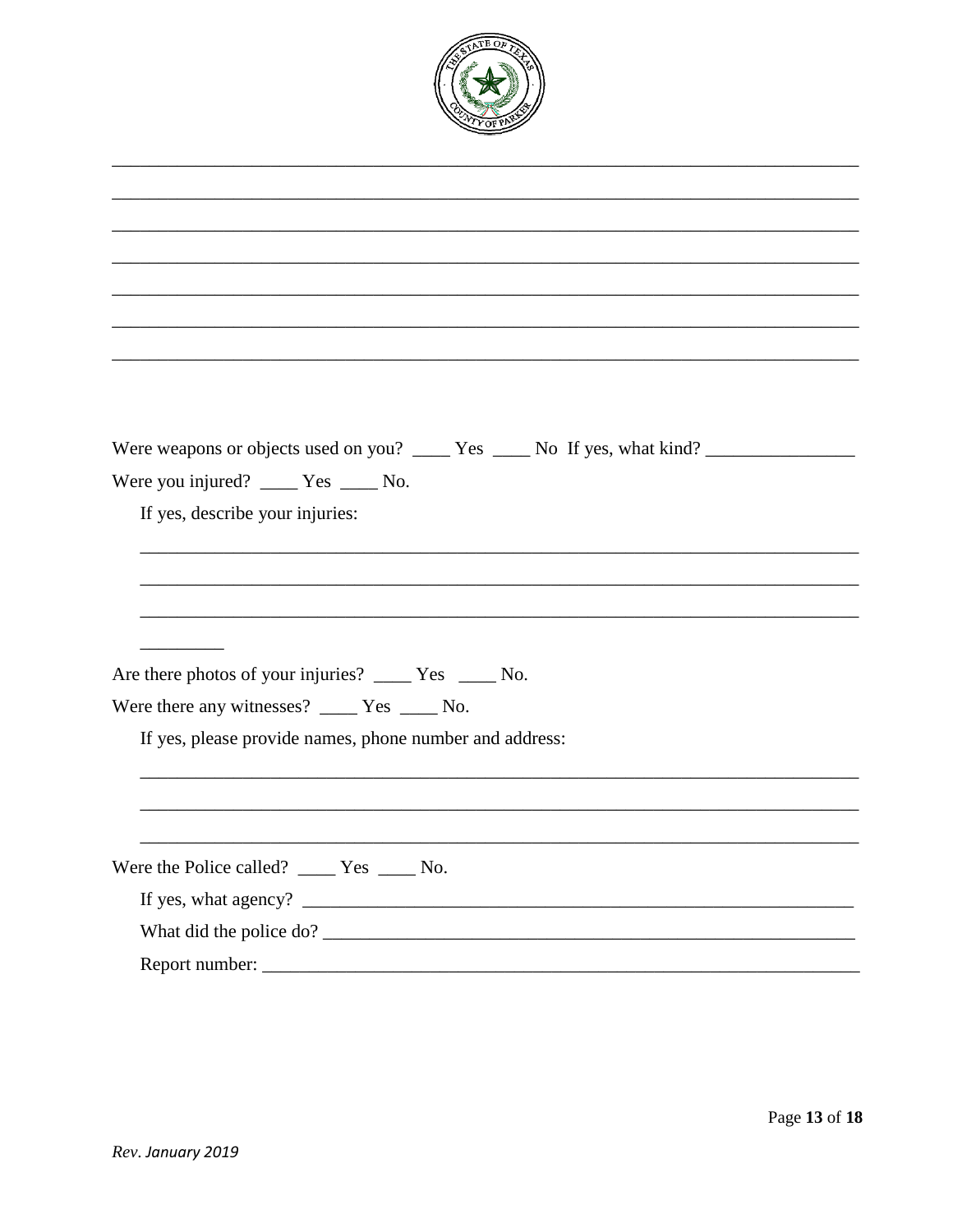

| <b>WIYOFPA</b>                                                                                                                                |
|-----------------------------------------------------------------------------------------------------------------------------------------------|
|                                                                                                                                               |
| Briefly describe what happened. Be specific as possible.                                                                                      |
|                                                                                                                                               |
|                                                                                                                                               |
|                                                                                                                                               |
|                                                                                                                                               |
|                                                                                                                                               |
|                                                                                                                                               |
|                                                                                                                                               |
|                                                                                                                                               |
|                                                                                                                                               |
|                                                                                                                                               |
| Were weapons or objects used on you? _____ Yes _____ No If yes, what kind? _________________________<br>Were you injured? _____ Yes _____ No. |
| If yes, describe your injuries:                                                                                                               |
|                                                                                                                                               |
|                                                                                                                                               |
|                                                                                                                                               |
|                                                                                                                                               |
| Are there photos of your injuries? ______ Yes ______ No.                                                                                      |
| Were there any witnesses? _____ Yes _____ No.                                                                                                 |
| If yes, please provide names, phone number and address:                                                                                       |
|                                                                                                                                               |
|                                                                                                                                               |
|                                                                                                                                               |
|                                                                                                                                               |
| Were the Police called? _____ Yes _____ No.                                                                                                   |
|                                                                                                                                               |
|                                                                                                                                               |
|                                                                                                                                               |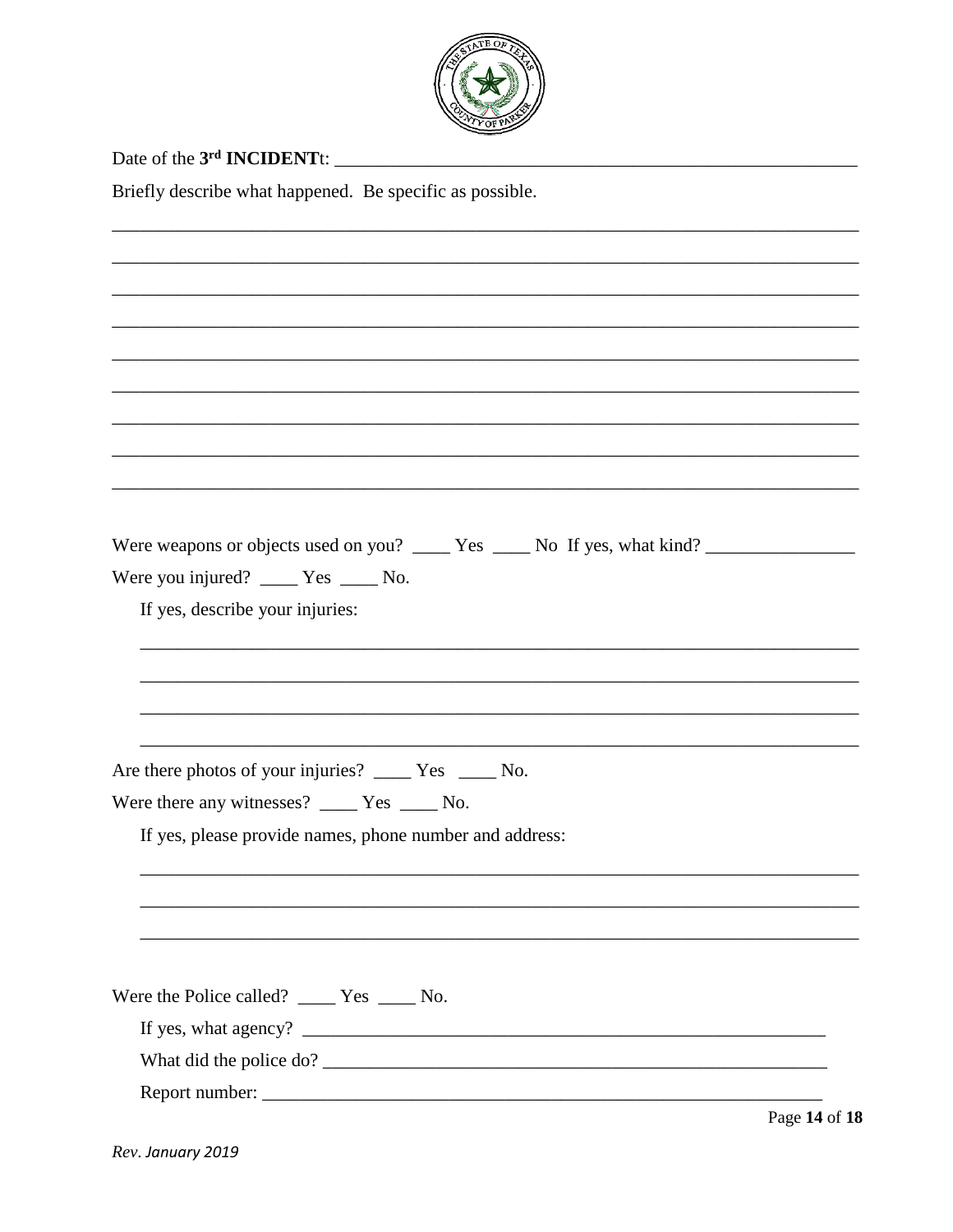

## **SOCIAL MEDIA FOOTPRINT**

| <b>YOUR SOCIAL MEDIA FOOTPRINT</b>                                                                           |
|--------------------------------------------------------------------------------------------------------------|
| Do you have any social media accounts? ______ Yes ______ No                                                  |
| If yes please indicate which accounts:                                                                       |
| $\Box$ Facebook Username:                                                                                    |
|                                                                                                              |
|                                                                                                              |
| $\Box$ Twitter: Username:                                                                                    |
| $\Box$ Gogle + Username:                                                                                     |
|                                                                                                              |
| <b>RESPONDENT'S SOCIAL MEDIA FOOTPRINT</b><br>Do he/she have any social media accounts? ______ Yes ______ No |
| If yes please indicate which accounts:                                                                       |
|                                                                                                              |
|                                                                                                              |
|                                                                                                              |
| $\Box$ Twitter: Username:                                                                                    |
|                                                                                                              |
|                                                                                                              |

Have you interacted with the Respondent on social media within the last 30 days?

 $\frac{1}{\sqrt{1-\frac{1}{c}}}$  Yes  $\frac{1}{\sqrt{1-\frac{1}{c}}}$  No

If you answered yes to the above question, please indicate the dates and the content of the interaction. For example, posting on a wall or feed, personal messaging etc..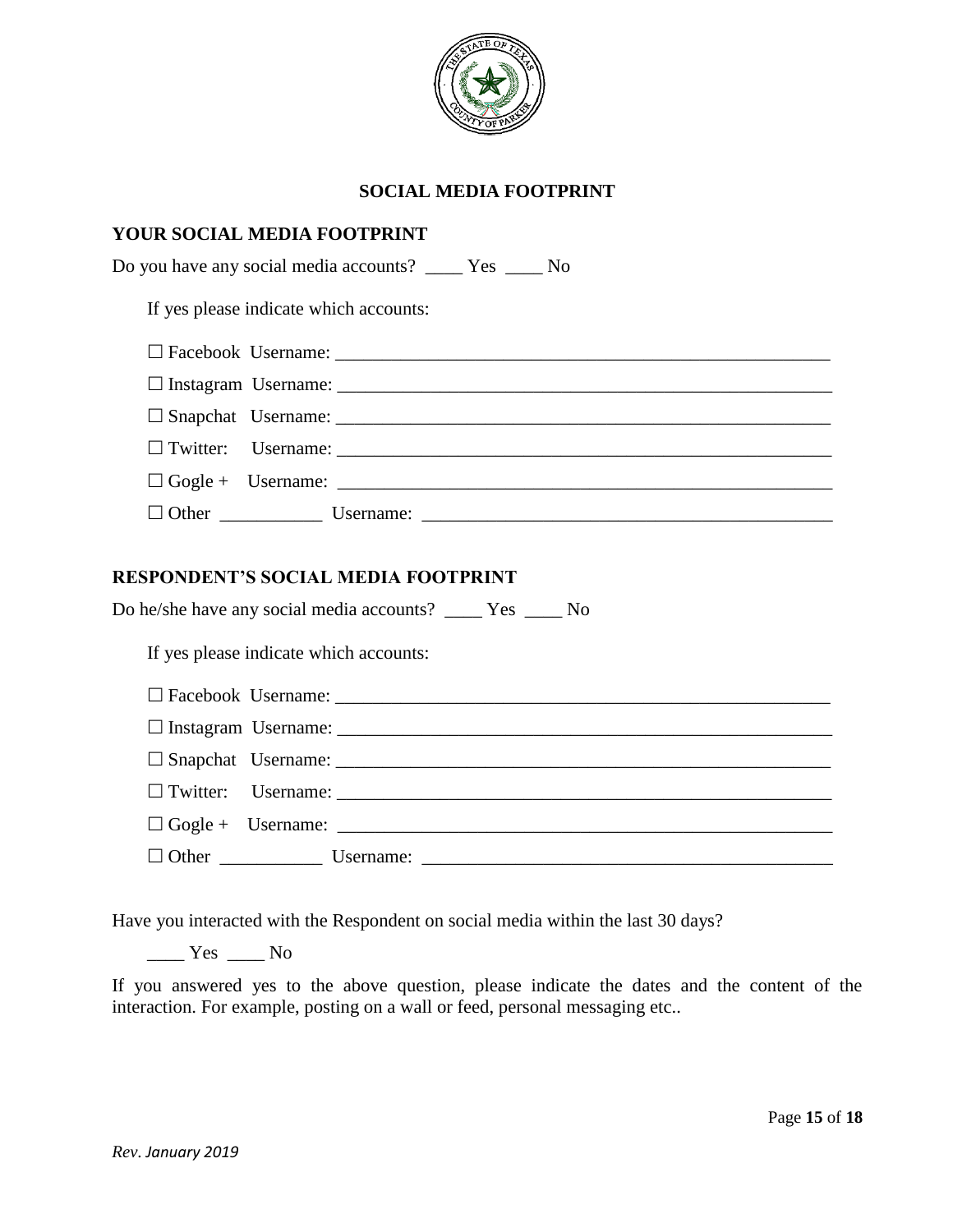

# **CERTIFICATION**

I contract the herein after referred to as "Applicant", certify and understand that a Protective Order is a civil, legal action which I am requesting the Parker County Attorney's Office, herein after referred to as "PCA", bring against the **Respondent**. I do certify that I have read and understand the following:

- □ This packet is **NOT** an application for a protective order.
- $\Box$  The information that is provided herein is for the use of the Parker County Attorney's Office only and will be kept confidential unless we are required by law to disclose or report any information.
- $\Box$  This office may receive federal grant funds, so it is necessary to request some statistical information from you. This information is used only to prepare reports to show compliance with federal non-requirements. This information has no bearing on whether or not you qualify for services through this office.
- A protective order is **NOT** a criminal charge. Criminal acts must be reported to a law enforcement agency in order to be prosecuted. If you have suffered personal injury or harm as a result of a criminal act, you may qualify for crime victim's compensation benefits, however they are not guaranteed.
- $\Box$  I will cooperate with the Parker County Attorney's Office, any Parker County agency or any law enforcement agency assisting me in this Application for Protective Order.
- $\Box$  I will not be charged any fees for initiating this action, but that the Court may charge a filing fee, court costs, service fees and attorney fees against the Respondent if an order of protection is obtained.
- $\Box$  I understand that the PCA is only assisting me in the narrow scope of presenting an Application for Protective Order and in no other matter. The Parker County Attorney's Office is not going to settle property or other disputes. The Parker County Attorney's Office is only going to request things which are necessary to protect me and my household from future harm by Respondent, which may include excluding the Respondent from my residence and other named addresses.
- $\Box$  If the Respondent is excluded from your residence or other named addresses, I understand that it may be for a period of up to **two (2) years**, and neither I nor the Respondent may violate that provision.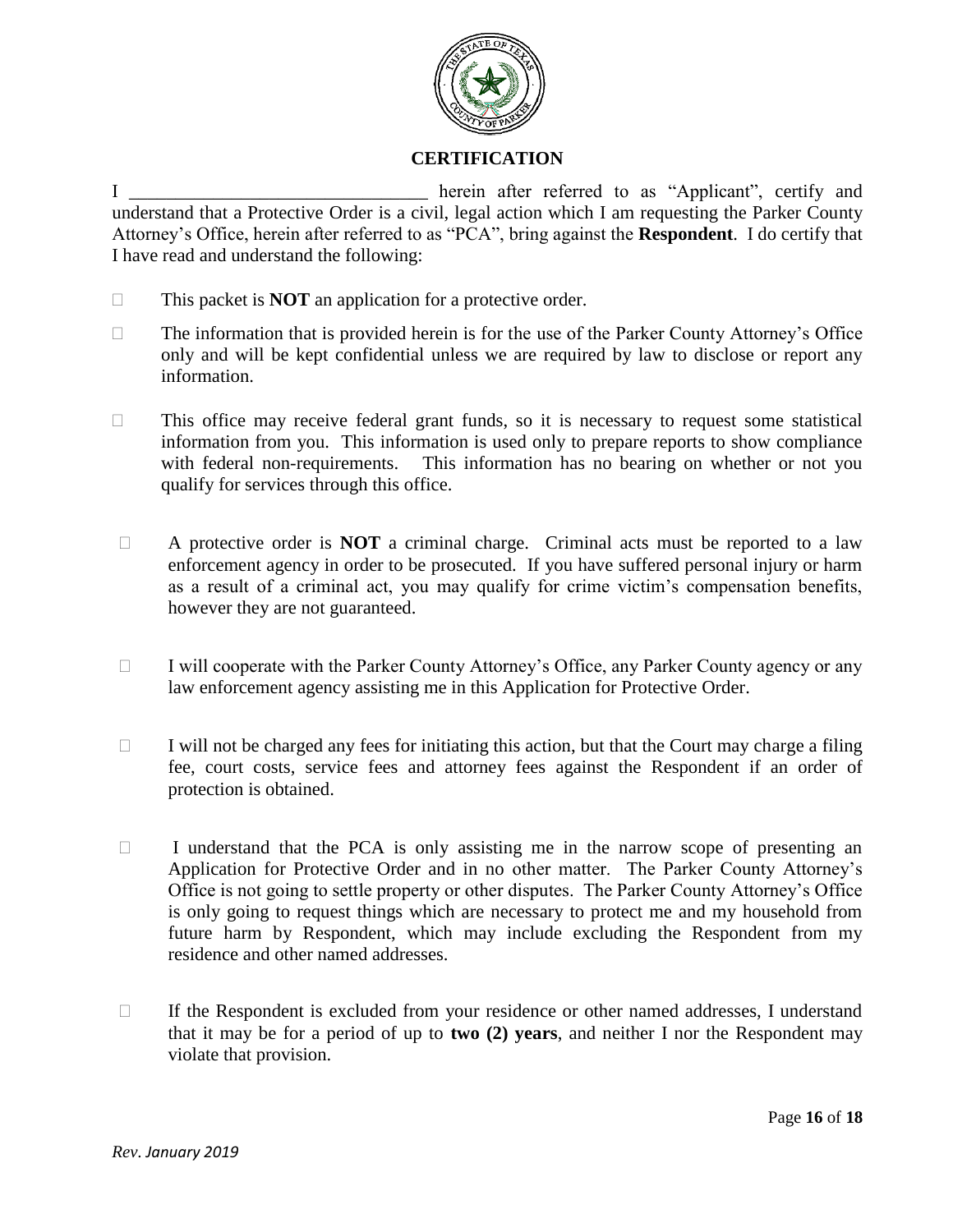

- A Temporary Ex Parte Protective Order may be requested to protect me until the Court can hold a hearing of the Application for Protective Order. If a Temporary Protective Order is requested and granted by the Court, it is not effective until the Respondent is formally served with notice of the Application for Protective Order, Order Setting Hearing and the Temporary Ex Parte Protective Order signed by the Judge.
- $\Box$  If I cannot provide a good address for the Respondent or reliable information to assist the Parker County Attorney's Office in locating Respondent, the Parker County Attorney's Office may not be able to proceed with obtaining a Protective Order on my behalf.
- $\Box$  At the time of any hearing we may be able to enter into an Agreed Protective Order, which will make testifying at the hearing unnecessary. Both the Respondent and I will be bound by the terms of the Agreement or any other court order entered as a result of the filing of the Application for Protective Order.
- $\Box$  I understand pursuant to the Texas Family Code that if there is a suspicion that there is or has been child abuse or neglect, our office must make a report to the Texas Department of Family and Protective Services.
- $\Box$  I will be required to cooperate, provide truthful information and come to court on my hearing date and my failure to cooperate, provide truthful information and/or appear may result in any of the following:
	- 1. The application may be dismissed
	- 2. An order with which I do not agree could be entered in my absence.
	- 3. I may be subpoenaed or brought to Court by a deputy upon issuance of a writ of attachment.

**I further certify that I understand that the statements I make in the application and attached narrative or to the Judge or Court are sworn to, and the Texas Penal Code §37.03, makes it a Third Degree Felony offense to knowingly or intentionally make false statements about material facts in an official proceeding. The statements made in this Application and the attached narrative, which is hereby incorporated by reference; are true and correct. I understand the consequence of falsifying any information or for bringing this suit for any reason other than for my for my family's protection.** 

I, \_\_\_\_\_\_\_\_\_\_\_\_\_\_\_\_\_\_\_\_\_\_\_\_\_\_\_\_\_, affirm that the information contained herein are true and correct to the best of my knowledge.

\_\_\_\_\_\_\_\_\_\_\_\_\_\_\_\_\_\_\_\_\_\_\_\_\_\_\_\_\_\_\_\_\_\_\_\_\_\_\_ \_\_\_\_\_\_\_\_\_\_\_\_\_\_

Signature Date